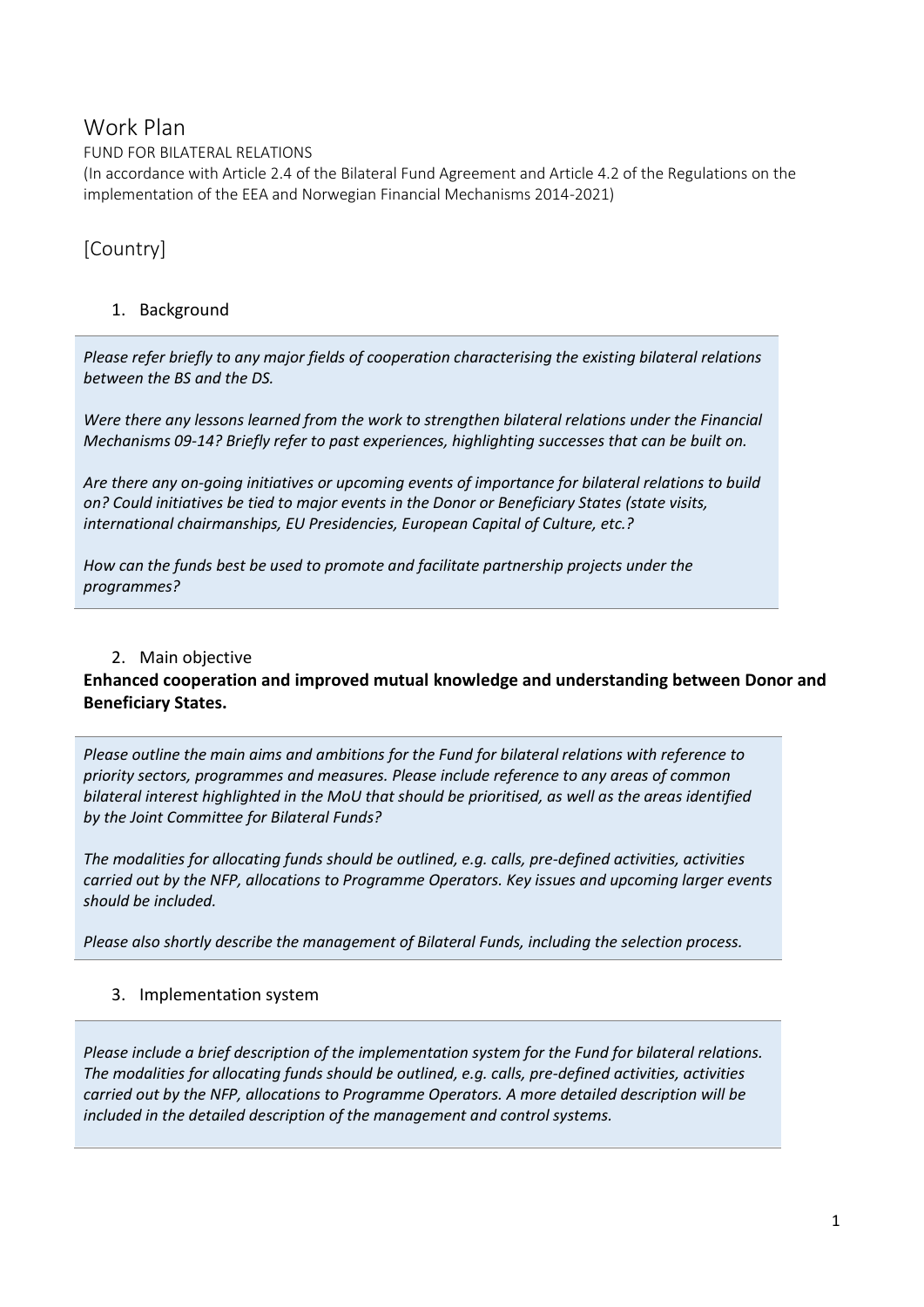### 4. Bilateral Priority Programmes

| Programme<br>number | DPP(s) | Funds allocated in<br>MoU | <b>JCBF</b><br>Allocations | <b>Total allocation</b> | <b>Comments</b> |
|---------------------|--------|---------------------------|----------------------------|-------------------------|-----------------|
|                     |        |                           |                            |                         |                 |
|                     |        |                           |                            |                         |                 |
|                     |        |                           |                            |                         |                 |
|                     |        |                           |                            |                         |                 |
|                     |        |                           |                            |                         |                 |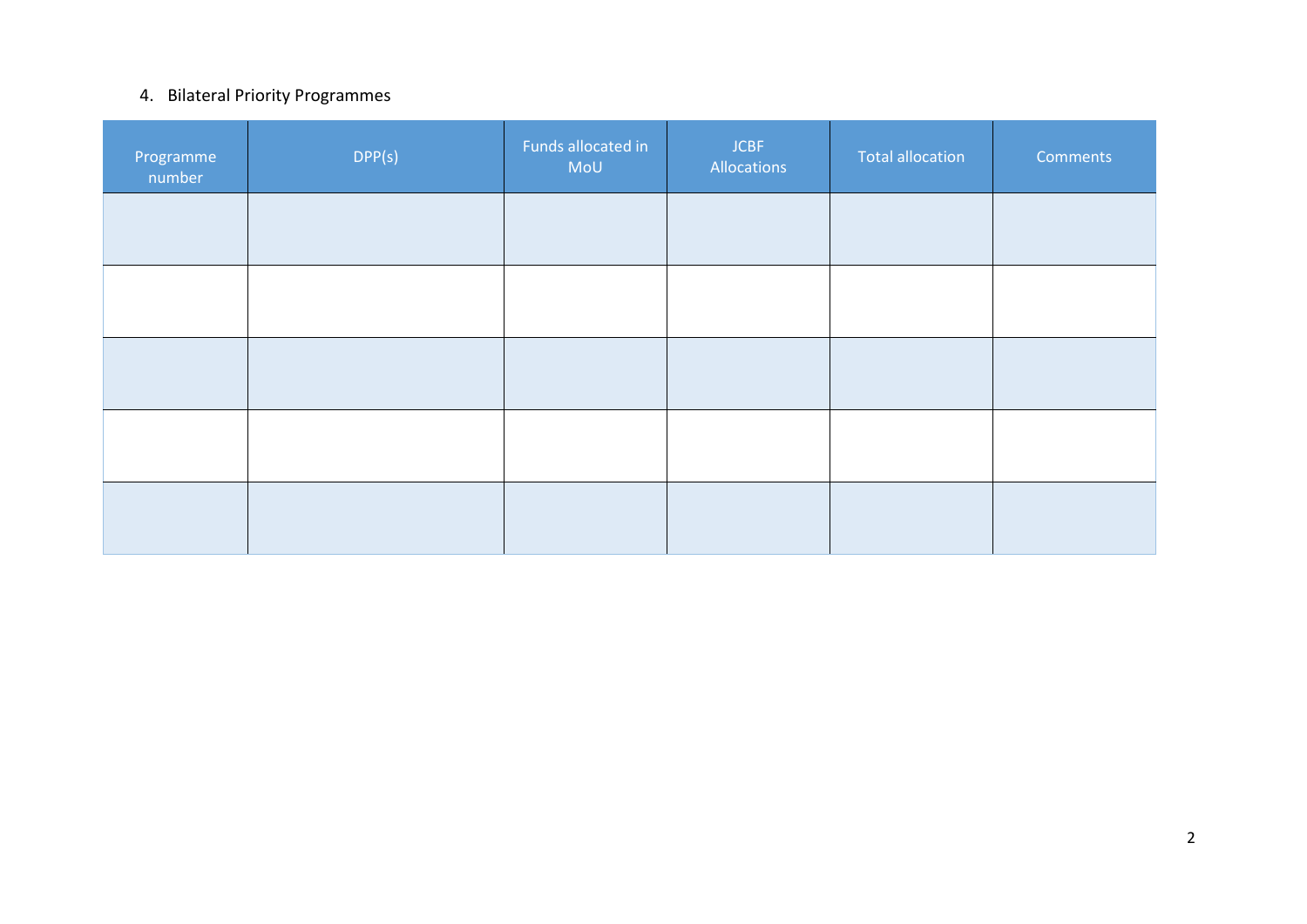#### 5. Major activities

*Please outline major initiatives foreseen under the Fund for bilateral relations. Following the results-based management approach, please keep a results-focus, identifying outputs with relevant indicators.*

*The initiatives shall contribute to the common bilateral outcome: Enhanced cooperation between Beneficiary State and Donor State entities involved.*

Initiative 1

**Title**

**Implementing entity** *(donor or beneficiary state entity):*

**Partner(s)** *(each initiative shall involve minimum one donor state entity and one beneficiary state entity)***:**

**Allocation** *(a detailed budget is not required)***:**

**Short description:**

#### Planned results $1$

| <b>OUTPUT</b>                                 | <b>INDICATOR</b>                                                                     | <b>TARGET</b> |
|-----------------------------------------------|--------------------------------------------------------------------------------------|---------------|
| Example: Joint project proposals<br>developed | Example: Number of projects<br>involving cooperation with a donor<br>project partner | Example: 10   |
|                                               |                                                                                      |               |
|                                               |                                                                                      |               |

Initiative 2

 1 Please refer to the Results Guideline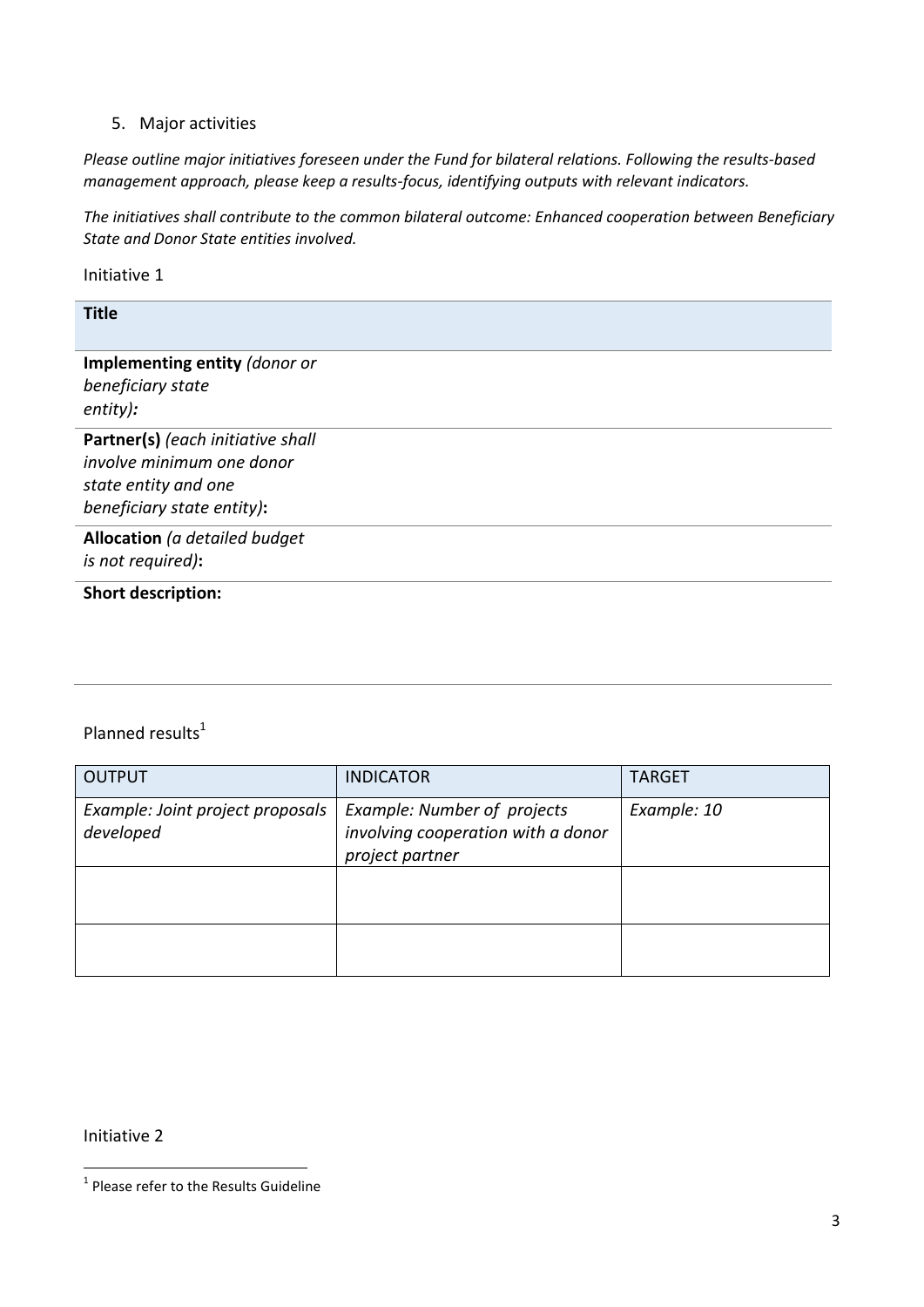#### **Title**

#### **Implementing entity** *(donor or beneficiary state entity):*

**Partner(s)** *(each initiative shall involve minimum one donor state entity and one beneficiary state entity)***:**

**Allocation** *(a detailed budget is not required)***:**

## **Short description:**

## Planned results<sup>2</sup>

| <b>OUTPUT</b>                                 | <b>INDICATOR</b>                                                                     | <b>TARGET</b> |
|-----------------------------------------------|--------------------------------------------------------------------------------------|---------------|
| Example: Joint project proposals<br>developed | Example: Number of projects<br>involving cooperation with a donor<br>project partner | Example: 10   |
|                                               |                                                                                      |               |
|                                               |                                                                                      |               |

Initiative 3

 2 Please refer to the Results Guideline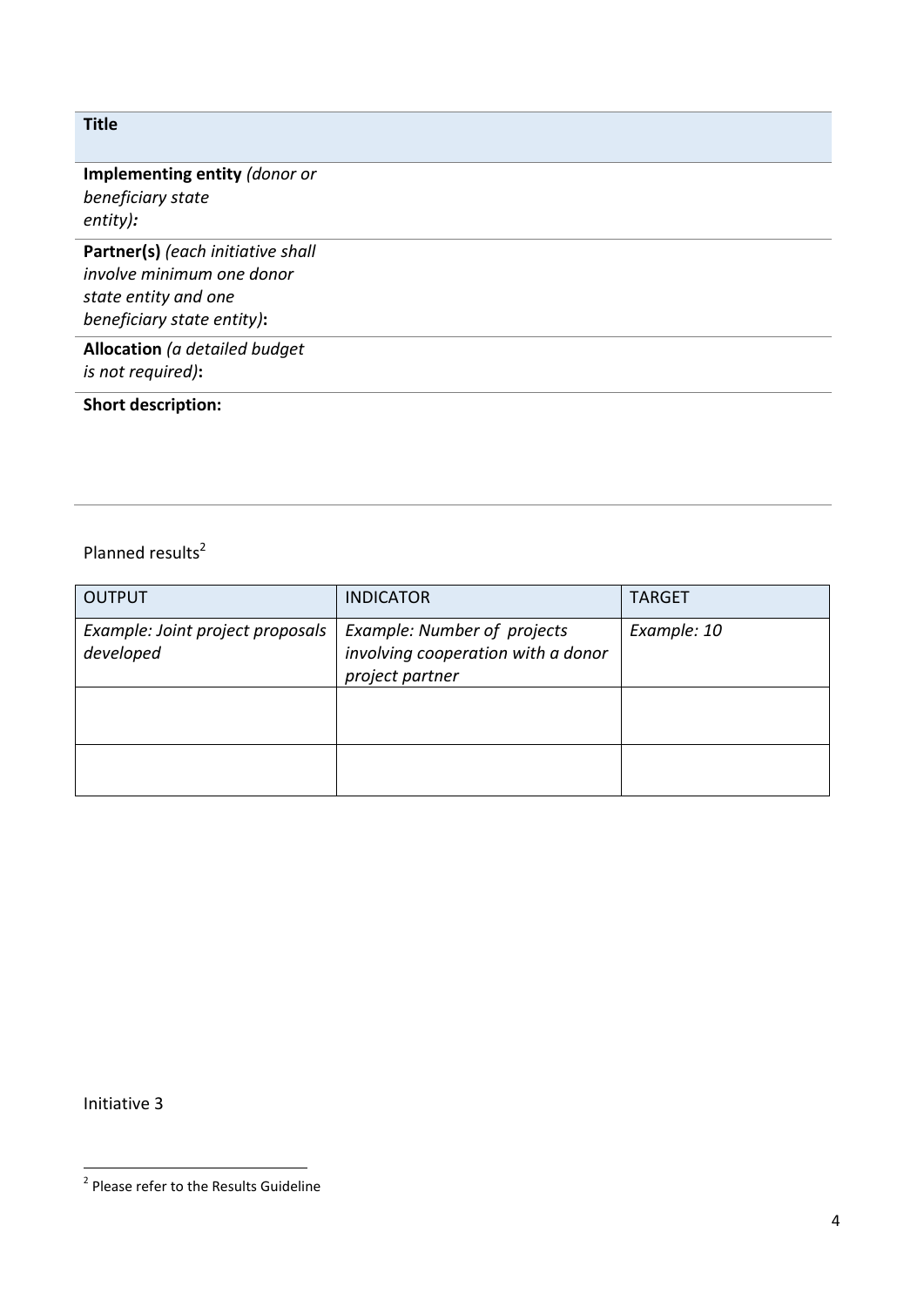#### **Title**

#### **Implementing entity** *(donor or beneficiary state entity):*

**Partner(s)** *(each initiative shall involve minimum one donor state entity and one beneficiary state entity)***:**

**Allocation** *(a detailed budget is not required)***:**

### **Short description:**

## Planned results<sup>3</sup>

| <b>OUTPUT</b>                                 | <b>INDICATOR</b>                                                                     | <b>TARGET</b> |
|-----------------------------------------------|--------------------------------------------------------------------------------------|---------------|
| Example: Joint project proposals<br>developed | Example: Number of projects<br>involving cooperation with a donor<br>project partner | Example: 10   |
|                                               |                                                                                      |               |
|                                               |                                                                                      |               |

6. Budget

*Please note that this budget follows the structure of the IFR template.* 

 3 Please refer to the Results Guideline